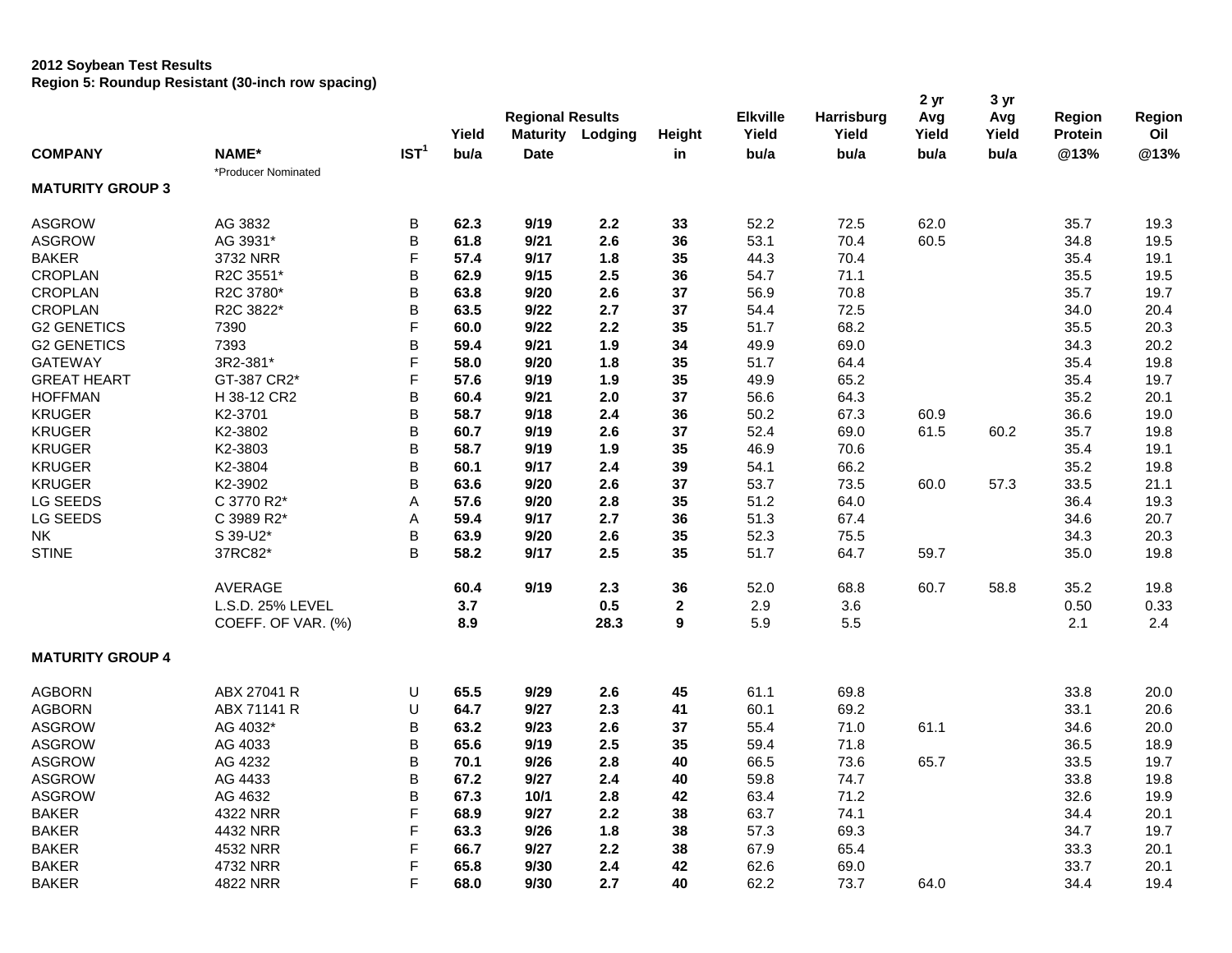## **2012 Soybean Test Results Region 5: Roundup Resistant (30-inch row spacing)**

|                    |                         |                  |               | <b>Regional Results</b>        |         |        | <b>Elkville</b> | Harrisburg    | 2 <sub>yr</sub><br>Avg | 3 yr<br>Avg   | <b>Region</b>          | Region      |
|--------------------|-------------------------|------------------|---------------|--------------------------------|---------|--------|-----------------|---------------|------------------------|---------------|------------------------|-------------|
| <b>COMPANY</b>     | NAME*                   | IST <sup>1</sup> | Yield<br>bu/a | <b>Maturity</b><br><b>Date</b> | Lodging | Height | Yield<br>bu/a   | Yield<br>bu/a | Yield<br>bu/a          | Yield<br>bu/a | <b>Protein</b><br>@13% | Oil<br>@13% |
|                    | *Producer Nominated     |                  |               |                                |         | in     |                 |               |                        |               |                        |             |
| <b>CHANNEL</b>     | 4206 R2                 | B                | 66.6          | 9/23                           | 2.2     | 37     | 61.0            | 72.1          |                        |               | 33.5                   | 19.8        |
| <b>CHANNEL</b>     | 4306 R2/STS             | B                | 64.9          | 9/25                           | 2.3     | 37     | 59.2            | 70.7          |                        |               | 33.7                   | 20.6        |
| CHANNEL            | 4806 R2/STS             | B                | 67.7          | 10/5                           | 2.7     | 44     | 68.7            | 66.8          |                        |               |                        | 18.6        |
|                    | R2C 4391*               | B                |               |                                | 2.3     |        |                 | 77.0          |                        |               | 35.1                   |             |
| <b>CROPLAN</b>     |                         |                  | 72.5          | 9/26<br>9/29                   |         | 40     | 68.1            |               |                        |               | 33.9                   | 20.2        |
| DYNA-GRO           | 31RY45                  | Α                | 65.5          |                                | 2.7     | 41     | 60.8            | 70.1          | 62.5                   |               | 32.4                   | 20.2        |
| DYNA-GRO           | 36C44*                  | Α                | 64.3          | 9/28                           | 2.3     | 35     | 60.4            | 68.3          | 61.6                   | 59.8          | 34.1                   | 20.4        |
| DYNA-GRO           | 37RY47*                 | A                | 67.0          | 10/1                           | 2.6     | 39     | 64.3            | 69.7          | 63.3                   | 62.3          | 34.4                   | 19.2        |
| DYNA-GRO           | 39RY43                  | Α                | 69.8          | 9/27                           | 2.3     | 37     | 67.6            | 72.0          | 65.2                   |               | 34.3                   | 20.1        |
| DYNA-GRO           | S 44RS93                | Α                | 64.2          | 9/27                           | 2.0     | 35     | 60.0            | 68.4          |                        |               | 33.6                   | 20.0        |
| <b>EAGLE</b>       | ES 4777 RR*             | B                | 59.0          | 10/6                           | 2.7     | 42     | 58.2            | 59.8          | 55.4                   |               | 34.1                   | 19.3        |
| <b>EAGLE</b>       | ES 4818 RR*             | B                | 62.1          | 10/8                           | 3.1     | 45     | 64.8            | 59.4          | 57.0                   |               | 34.4                   | 19.1        |
| <b>EAGLE</b>       | ES 4998 RR*             | B                | 65.8          | 10/1                           | 2.7     | 43     | 63.2            | 68.3          |                        |               | 34.5                   | 19.7        |
| <b>FS HISOY</b>    | <b>HS 40A22</b>         | B                | 63.0          | 9/26                           | 2.1     | 33     | 58.5            | 67.5          |                        |               | 33.5                   | 20.2        |
| <b>FS HISOY</b>    | HS 42A12*               | B                | 69.9          | 9/26                           | 2.4     | 38     | 67.4            | 72.3          | 64.6                   |               | 34.5                   | 19.8        |
| FS HISOY           | <b>HS 43A22</b>         | B                | 64.2          | 9/26                           | 2.4     | 41     | 60.0            | 68.5          |                        |               | 34.1                   | 19.7        |
| <b>FS HISOY</b>    | <b>HS 44A22</b>         | B                | 64.3          | 9/28                           | 1.9     | 35     | 60.8            | 67.9          |                        |               | 33.9                   | 19.9        |
| <b>FS HISOY</b>    | HS 45A12*               | B                | 68.2          | 9/27                           | 2.4     | 37     | 63.5            | 72.9          | 60.8                   |               | 33.4                   | 20.2        |
| FS HISOY           | <b>HS 47A12</b>         | B                | 70.1          | 10/3                           | 2.8     | 43     | 70.3            | 69.9          | 63.4                   |               | 34.4                   | 19.1        |
| FS HISOY           | <b>HS 47A22</b>         | B                | 64.6          | 9/30                           | 2.6     | 42     | 62.2            | 67.0          |                        |               | 33.5                   | 20.3        |
| FS HISOY           | <b>HS 48A22</b>         | B                | 66.0          | 10/8                           | 2.9     | 41     | 65.0            | 67.0          |                        |               | 34.9                   | 18.8        |
| <b>G2 GENETICS</b> | 1421                    | B                | 64.8          | 9/25                           | 2.5     | 39     | 60.5            | 69.0          |                        |               | 31.7                   | 21.8        |
| <b>G2 GENETICS</b> | 1491                    | B                | 64.8          | 10/1                           | 3.0     | 40     | 62.9            | 66.7          |                        |               | 35.1                   | 19.2        |
| <b>G2 GENETICS</b> | 7420                    | F                | 61.9          | 9/22                           | 2.6     | 38     | 57.3            | 66.4          |                        |               | 34.5                   | 20.6        |
| <b>G2 GENETICS</b> | 7442                    | F                | 66.2          | 9/26                           | 2.5     | 37     | 63.1            | 69.4          |                        |               | 35.2                   | 20.3        |
| <b>GATEWAY</b>     | 4R2-471*                | F                | 68.7          | 9/30                           | 2.7     | 40     | 63.2            | 74.2          |                        |               | 34.3                   | 19.5        |
| <b>GATEWAY</b>     | 4R2S-460*               | F                | 65.9          | 10/1                           | 2.6     | 40     | 63.8            | 68.0          |                        |               | 34.9                   | 19.2        |
| <b>GREAT HEART</b> | GT-402 CR2*             | F                | 59.5          | 9/22                           | 2.5     | 35     | 50.3            | 68.7          |                        |               | 34.2                   | 20.0        |
| <b>GREAT HEART</b> | GT-427 CR2*             | F                | 69.7          | 9/25                           | 2.3     | 37     | 66.5            | 72.8          |                        |               | 34.4                   | 20.1        |
| <b>GREAT HEART</b> | GT-447 CR2*             | F                | 65.2          | 9/27                           | 2.6     | 39     | 58.3            | 72.2          |                        |               | 33.3                   | 20.2        |
| <b>GREAT HEART</b> | GT-460 CR2*             | F                | 63.2          | 10/1                           | 2.6     | 40     | 59.5            | 66.9          |                        |               | 33.4                   | 20.3        |
| <b>HOFFMAN</b>     | H 42-12 CR2             | B                | 63.3          | 9/27                           | 2.8     | 39     | 59.7            | 66.9          |                        |               | 35.5                   | 18.9        |
| <b>HOFFMAN</b>     |                         |                  |               |                                | 2.7     |        |                 |               |                        |               |                        |             |
|                    | H 43-11 CR2*            | B<br>B           | 61.3          | 9/29                           |         | 40     | 58.8            | 63.7          | 56.4                   |               | 35.3                   | 18.7        |
| <b>HOFFMAN</b>     | H 45-12 CR2             |                  | 61.6          | 9/29                           | 2.5     | 45     | 60.3            | 62.8          |                        |               | 33.2                   | 20.0        |
| <b>KRUGER</b>      | K2-4102                 | B                | 64.4          | 9/26                           | 2.5     | 36     | 62.2            | 66.7          | 60.0                   |               | 34.0                   | 20.1        |
| <b>KRUGER</b>      | K2-4202                 | B                | 65.0          | 9/26                           | 2.5     | 42     | 60.3            | 69.7          | 59.9                   | 58.7          | 35.4                   | 19.1        |
| <b>KRUGER</b>      | K2-4303                 | B                | 64.5          | 9/22                           | 2.2     | 35     | 58.2            | 70.9          |                        |               | 33.6                   | 19.8        |
| <b>KRUGER</b>      | K2-4502                 | B                | 64.3          | 9/27                           | 2.4     | 38     | 56.2            | 72.5          | 60.1                   |               | 33.3                   | 20.2        |
| <b>KRUGER</b>      | K2-4702                 | B                | 67.2          | 10/8                           | 2.6     | 43     | 68.6            | 65.8          |                        |               | 34.8                   | 18.7        |
| <b>KRUGER</b>      | K2-4801                 | B                | 69.9          | 10/1                           | 2.7     | 46     | 65.6            | 74.1          | 62.3                   |               | 34.5                   | 19.3        |
| <b>MERSCHMAN</b>   | DENVER 1341RR2Y         | Α                | 63.1          | 9/26                           | 2.4     | 38     | 57.4            | 68.9          |                        |               | 33.4                   | 20.6        |
| <b>MERSCHMAN</b>   | <b>HOUSTON 1344RR2Y</b> | A                | 62.3          | 9/27                           | 2.0     | 37     | 60.7            | 64.0          |                        |               | 33.5                   | 20.2        |